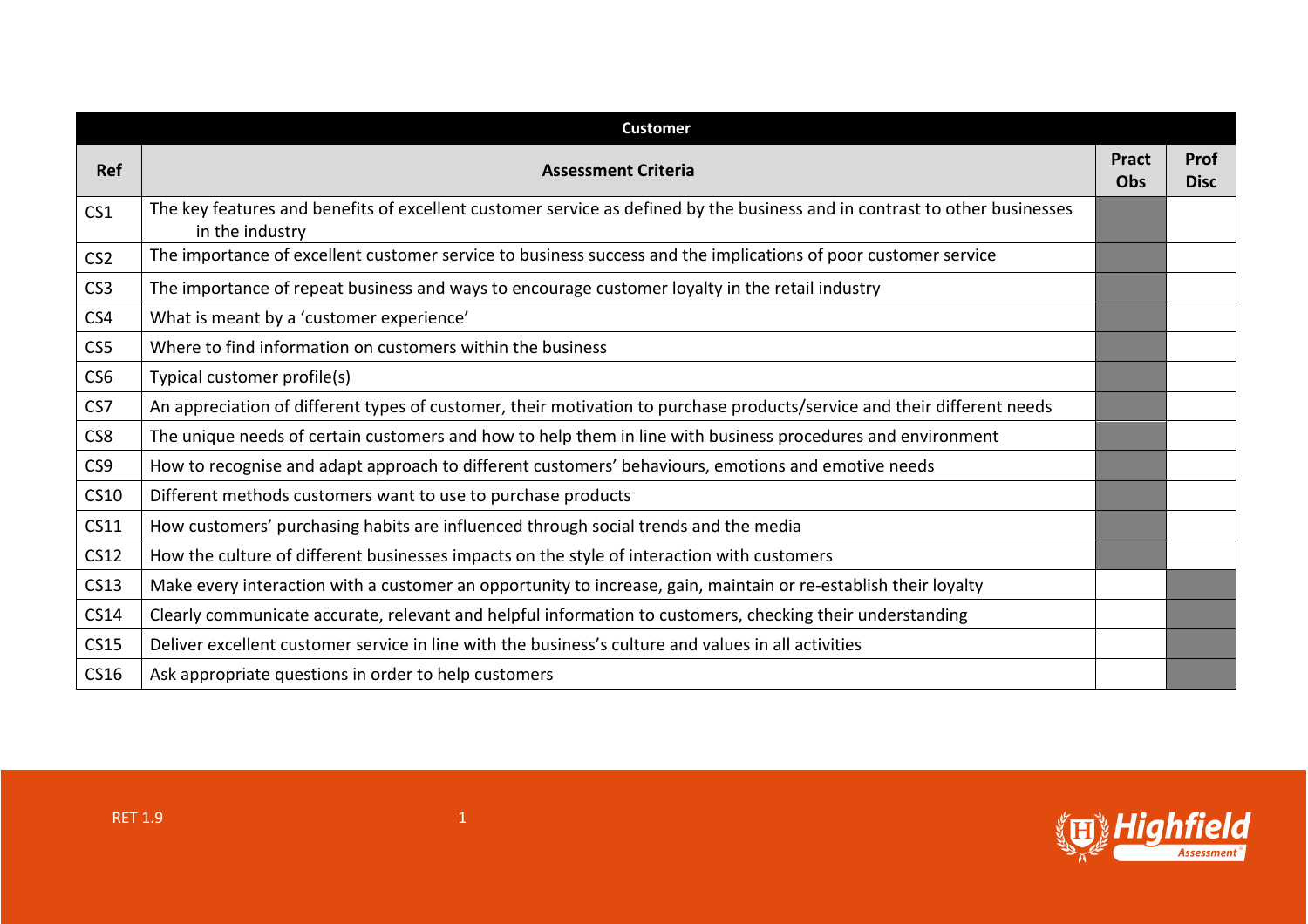| <b>CS17</b>                                | Shows a genuine interest in customer service which clearly demonstrates understanding of how own behaviour will influence<br>customers' opinion of the business, their purchasing decision, and ultimately overall profitability |  |  |
|--------------------------------------------|----------------------------------------------------------------------------------------------------------------------------------------------------------------------------------------------------------------------------------|--|--|
| <b>CS18</b>                                | Present the culture of the organisation through own personal presentation and interaction with customer                                                                                                                          |  |  |
| CS19                                       | Listen to and deal with customers' questions, queries and complaints effectively in line with business requirements                                                                                                              |  |  |
| <b>CS20</b>                                | Use methods of communication and rapport building that are in line with the business and adapt accordingly to different<br><b>customers</b>                                                                                      |  |  |
| CS21                                       | Use the business offer to support efforts to enhance customer loyalty                                                                                                                                                            |  |  |
| <b>CS22</b>                                | Utilise understanding of customer profiles by quickly identifying what the customer needs and offering options that will<br>meet or exceed their expectations                                                                    |  |  |
| CS <sub>23</sub>                           | Take a positive approach to receiving feedback and learn from the experience to improve own customer service offer                                                                                                               |  |  |
| <b>Assessment Criteria - (Distinction)</b> |                                                                                                                                                                                                                                  |  |  |
| <b>CS24</b>                                | Go beyond customers' expectations giving at least one example: how, what where when                                                                                                                                              |  |  |
| <b>CS25</b>                                | Uses initiative to improve sales and/or customer service                                                                                                                                                                         |  |  |

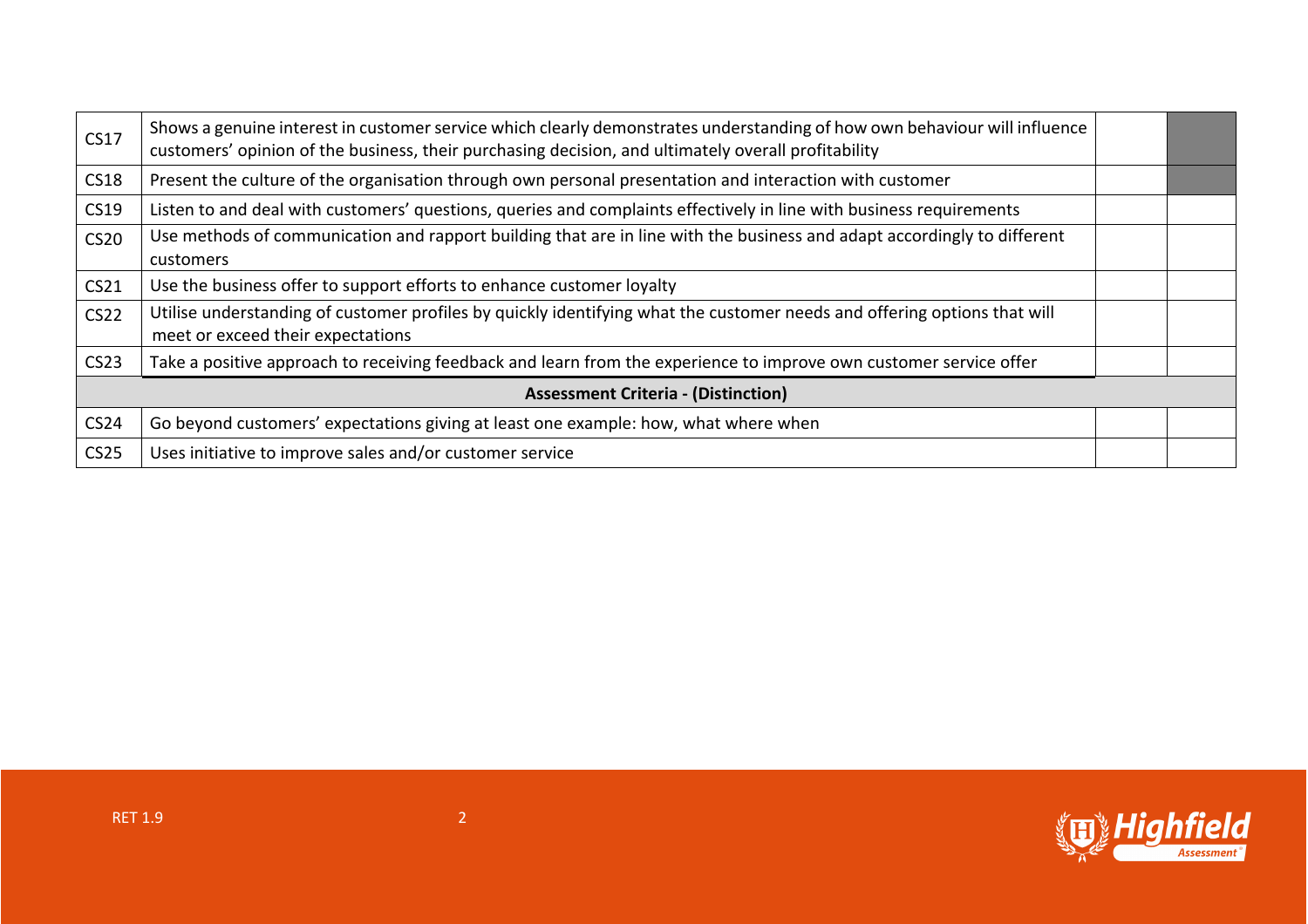|                 | <b>Communications</b>                                                                               |                            |                            |
|-----------------|-----------------------------------------------------------------------------------------------------|----------------------------|----------------------------|
| <b>Ref</b>      | <b>Assessment Criteria</b>                                                                          | <b>Pract</b><br><b>Obs</b> | <b>Prof</b><br><b>Disc</b> |
| CO <sub>6</sub> | Communicate with an awareness of the situation, adapting as necessary, and responding appropriately |                            |                            |
| CO <sub>7</sub> | Support customer interactions by adapting body language and tone to the person/people being served  |                            |                            |
| CO <sub>8</sub> | Use a range of communication styles according to the person being communicated to                   |                            |                            |
| CO <sub>9</sub> | The typical style and methods of communication used by the business                                 |                            |                            |
| CO10            | Has an awareness of own communication style and how to manage it depending on the circumstances     |                            |                            |
| CO11            | Demonstrate empathy for the person being communicated with                                          |                            |                            |
|                 | <b>Assessment Criteria - (Distinction)</b>                                                          |                            |                            |
| CO12            | Recognised by all (e.g. customers, team, management) as "great" with people                         |                            |                            |
| CO13            | Demonstrates outstanding communication skills internally and externally                             |                            |                            |

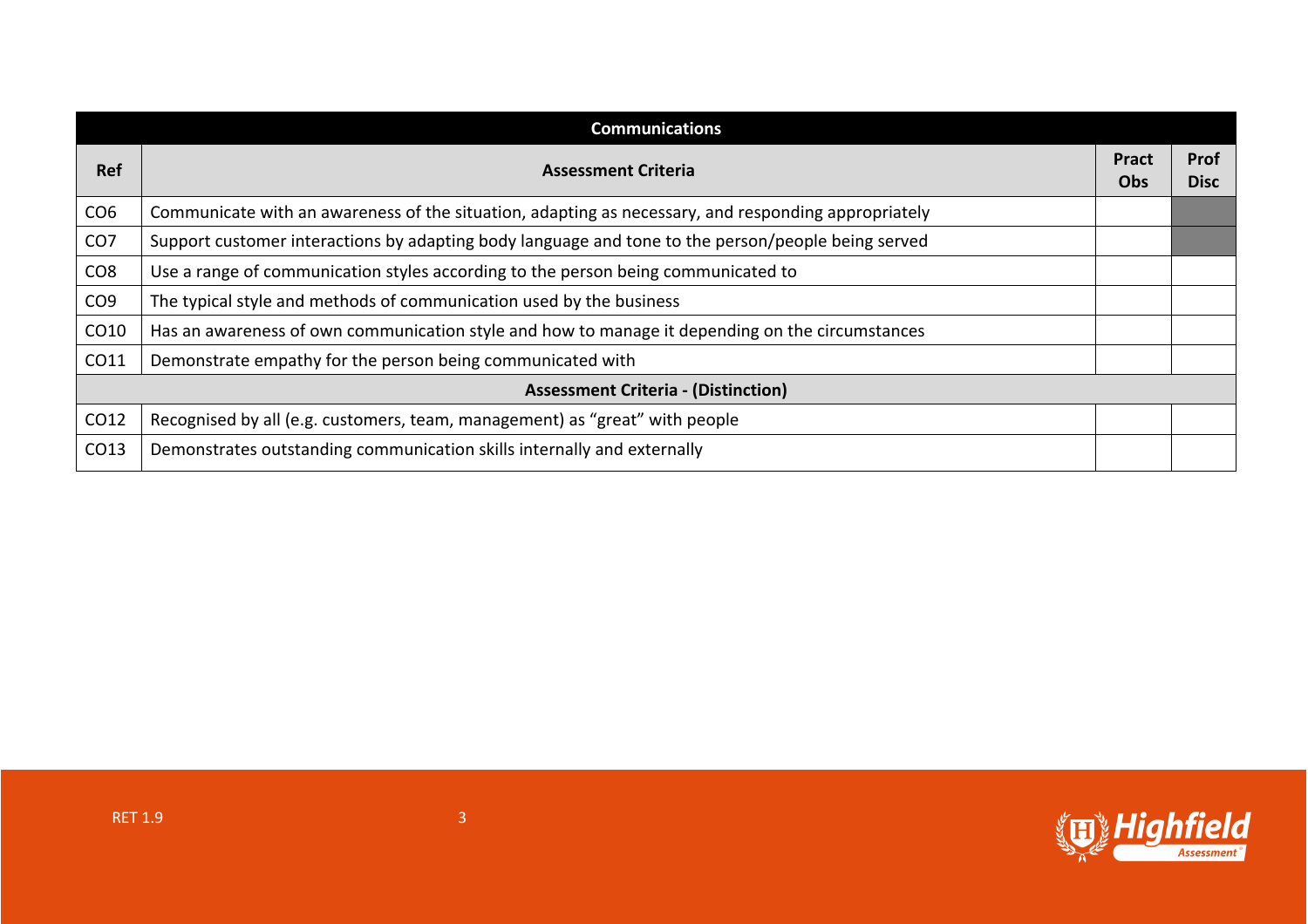| <b>Sales and Promotion</b> |                                                                                                            |                            |                            |
|----------------------------|------------------------------------------------------------------------------------------------------------|----------------------------|----------------------------|
| <b>Ref</b>                 | <b>Assessment Criteria</b>                                                                                 | <b>Pract</b><br><b>Obs</b> | <b>Prof</b><br><b>Disc</b> |
| SP <sub>1</sub>            | How sales targets differ according to the retail calendar                                                  |                            |                            |
| SP <sub>2</sub>            | Own contribution to meeting sales targets                                                                  |                            |                            |
| SP3                        | Different selling techniques and how and when to use them                                                  |                            |                            |
| SP4                        | Selects and uses a range of selling techniques appropriate to situation, product and/or service being sold |                            |                            |
| SP <sub>5</sub>            | Talks to customers to identify sales opportunities                                                         |                            |                            |
| SP <sub>6</sub>            | Takes opportunities to increase the size of the sale (e.g. basket size, promoting offers and biproducts)   |                            |                            |
| SP7                        | Actively sells without intimidating or pressurising the customer                                           |                            |                            |

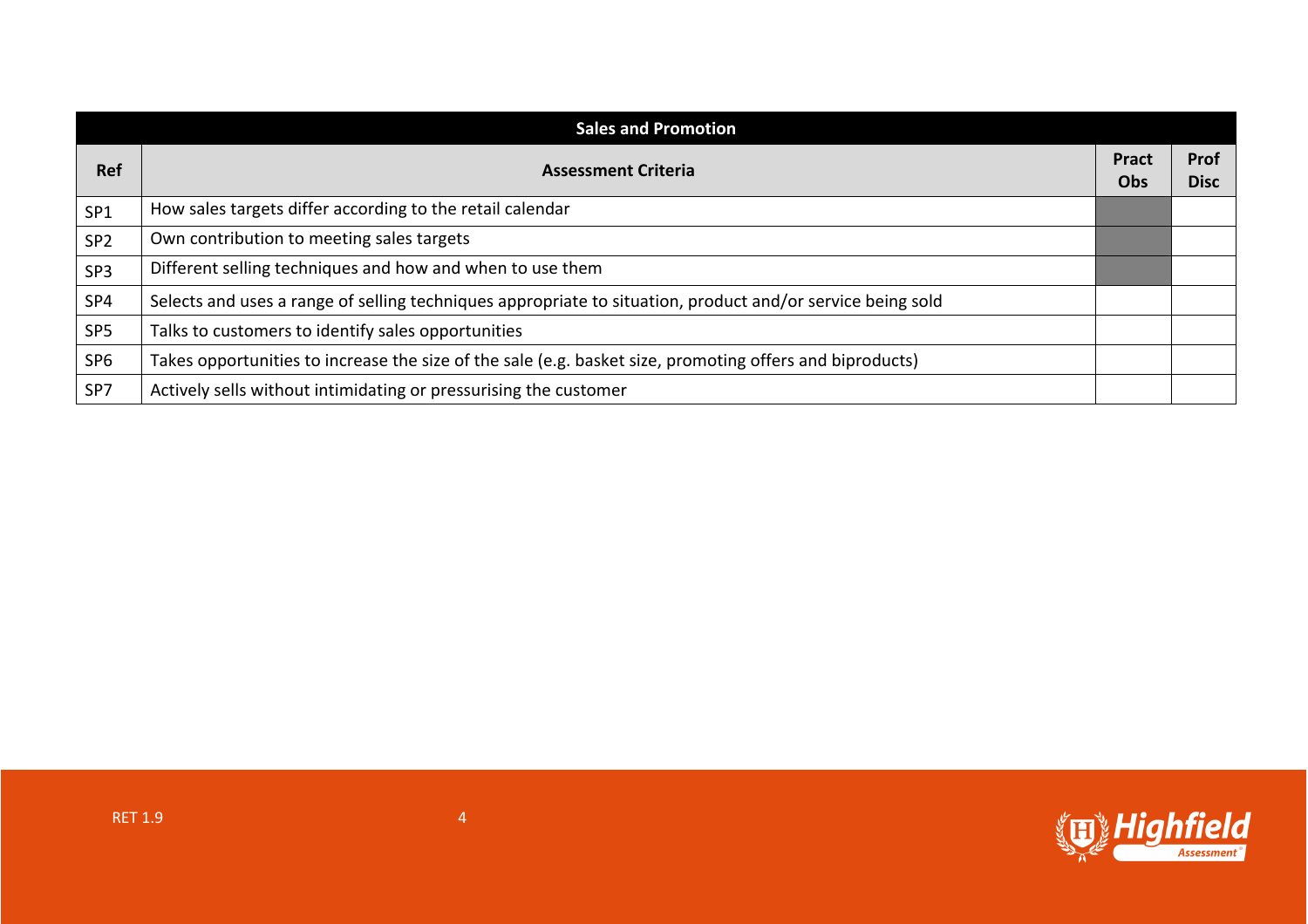|                 | <b>Business</b>                                                                                                                                                           |                     |                            |
|-----------------|---------------------------------------------------------------------------------------------------------------------------------------------------------------------------|---------------------|----------------------------|
| <b>Ref</b>      | <b>Assessment Criteria</b>                                                                                                                                                | <b>Pract</b><br>Obs | <b>Prof</b><br><b>Disc</b> |
| BU1             | Where to identify the vision, objectives and brand standard/style of the business                                                                                         |                     |                            |
| BU <sub>2</sub> | The purpose of a vision statement, the benefits to the business as a whole and how it impacts on own role                                                                 |                     |                            |
| BU <sub>3</sub> | The purpose of setting objectives and why they are important for businesses to be successful                                                                              |                     |                            |
| BU4             | How objectives relate to own role in the business                                                                                                                         |                     |                            |
| BU <sub>5</sub> | The importance of the business brand standards, in relation to the product and/or services it offers                                                                      |                     |                            |
| BU <sub>6</sub> | Positively presents the business brand standards in all communications with customers                                                                                     |                     |                            |
| BU7             | Has a conscientious attitude to deliver brand standards and protecting the reputation of the business, for example always<br>following service expectations or procedures |                     |                            |
| BU8             | Operates in an accountable manner taking ownership for own actions and their implications on the business                                                                 |                     |                            |
| BU <sub>9</sub> | Interact with customers and build a rapport in a way that demonstrates an understanding of the business vision, objectives<br>and brand standards                         |                     |                            |
| <b>BU10</b>     | Use service techniques and procedures that deliver the brand standards                                                                                                    |                     |                            |
| <b>BU11</b>     | Carry out all activities in a manner that promotes the value of the business brand standards to customers, team members<br>and other stakeholders (e.g. suppliers)        |                     |                            |
|                 | <b>Assessment Criteria - (Distinction)</b>                                                                                                                                |                     |                            |
| <b>BU12</b>     | Consistent representation of the business values                                                                                                                          |                     |                            |
| <b>BU13</b>     | Being proud and passionate as a brand ambassador                                                                                                                          |                     |                            |

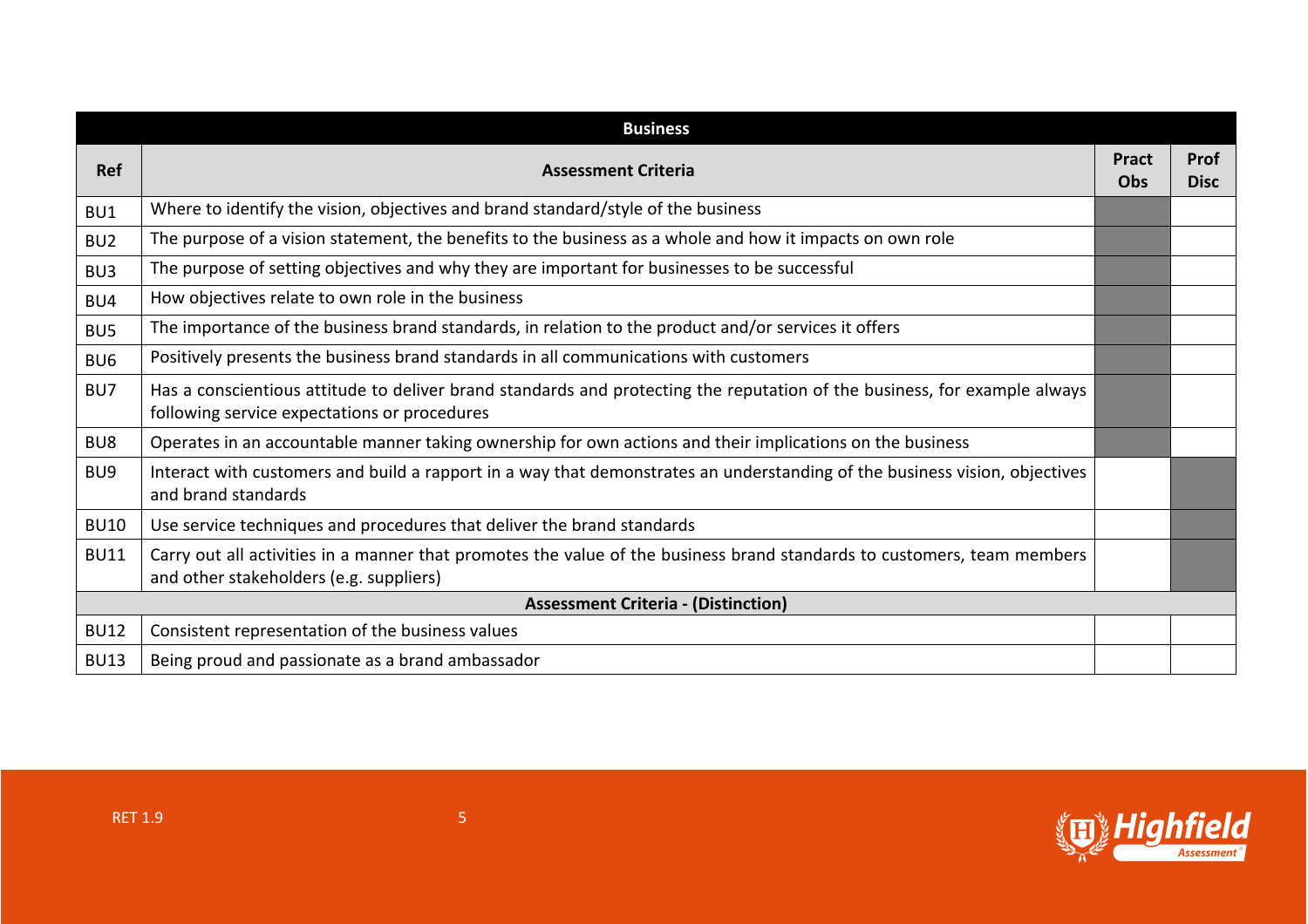| <b>Brand Reputation</b> |                                                                                                                                                                                                                                                                                                                     |                            |                            |
|-------------------------|---------------------------------------------------------------------------------------------------------------------------------------------------------------------------------------------------------------------------------------------------------------------------------------------------------------------|----------------------------|----------------------------|
| <b>Ref</b>              | <b>Assessment Criteria</b>                                                                                                                                                                                                                                                                                          | <b>Pract</b><br><b>Obs</b> | <b>Prof</b><br><b>Disc</b> |
| BR4                     | Uphold and personally demonstrate a positive brand and business reputation at all times                                                                                                                                                                                                                             |                            |                            |
| BR9                     | Deal with relevant situations that may affect brand reputation in line with company policy                                                                                                                                                                                                                          |                            |                            |
|                         | <b>Assessment Criteria - (Distinction)</b>                                                                                                                                                                                                                                                                          |                            |                            |
| BR <sub>5</sub>         | Understand how the following impact on brand and business reputation and how to apply then in own organisation: - media<br>and social media - business ethics and corporate social responsibility - political action such as sabotage or terrorism -<br>impact of business activities on people and the environment |                            |                            |
| BR <sub>6</sub>         | Know how to and the importance of reporting situations that threaten brand and business reputation in a timely manner to<br>the appropriate person                                                                                                                                                                  |                            |                            |
| BR7                     | Know how to and the importance of following business policy/procedure if approached by the media                                                                                                                                                                                                                    |                            |                            |
| BR8                     | Follow procedures to prevent the misuse of social media                                                                                                                                                                                                                                                             |                            |                            |

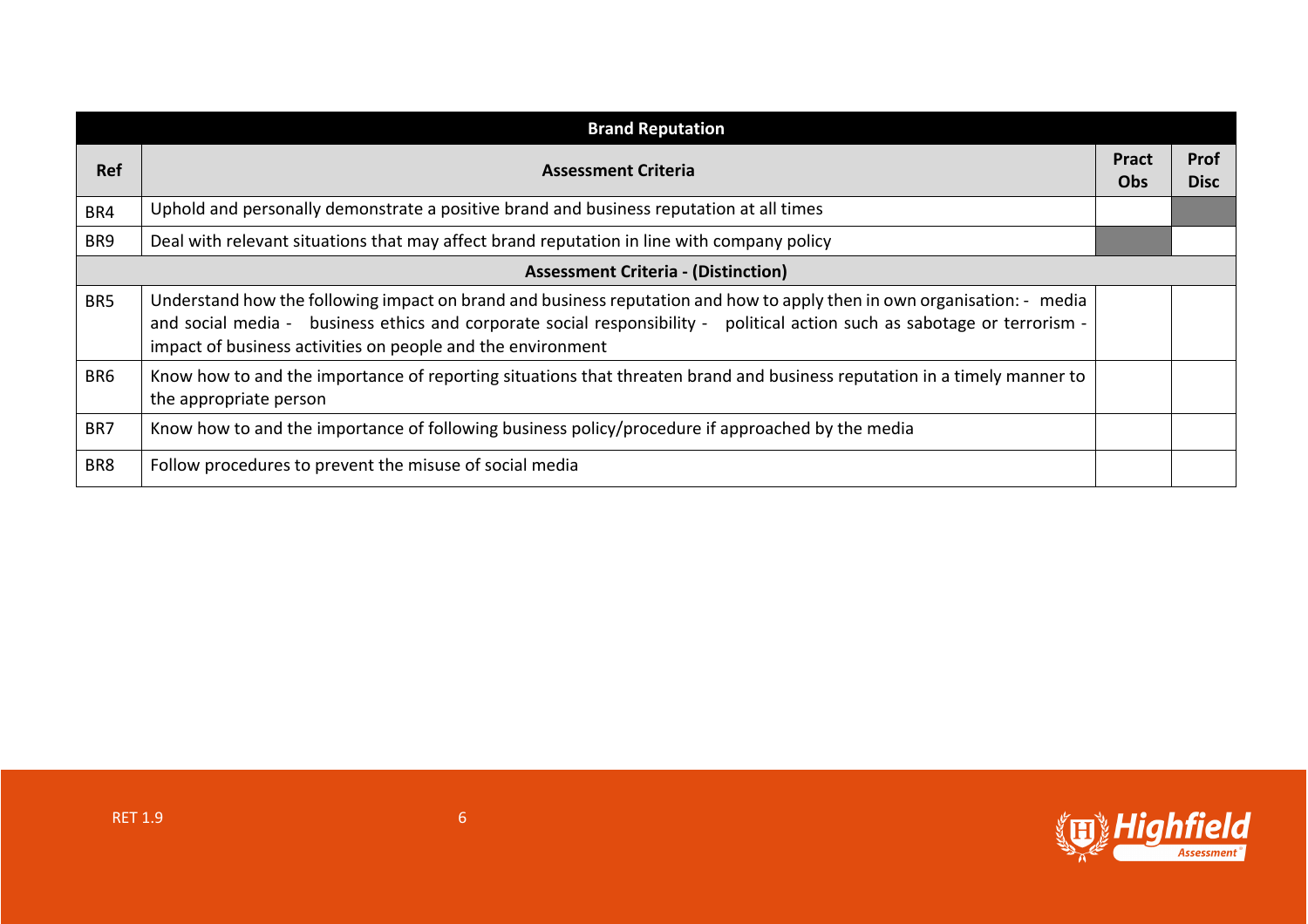| <b>Legal and Governance</b> |                                                                                                                                                |                            |                            |
|-----------------------------|------------------------------------------------------------------------------------------------------------------------------------------------|----------------------------|----------------------------|
| <b>Ref</b>                  | <b>Assessment Criteria</b>                                                                                                                     | <b>Pract</b><br><b>Obs</b> | <b>Prof</b><br><b>Disc</b> |
| LG9                         | Maintain the confidentiality and security of customer data when recording, retaining and sharing information                                   |                            |                            |
| LG10                        | Follow business procedures to comply with consumer protection law                                                                              |                            |                            |
| LG11                        | Follow business health and safety procedures when carrying out work activities                                                                 |                            |                            |
| LG12                        | Identify health, safety and security risks and minimise, deal with or report to the appropriate person in line with own limits<br>of authority |                            |                            |
| LG13                        | Deal with accidents and emergencies calmly and in line with business procedures                                                                |                            |                            |
| LG14                        | Promote a safe and secure working environment through setting an example to others                                                             |                            |                            |

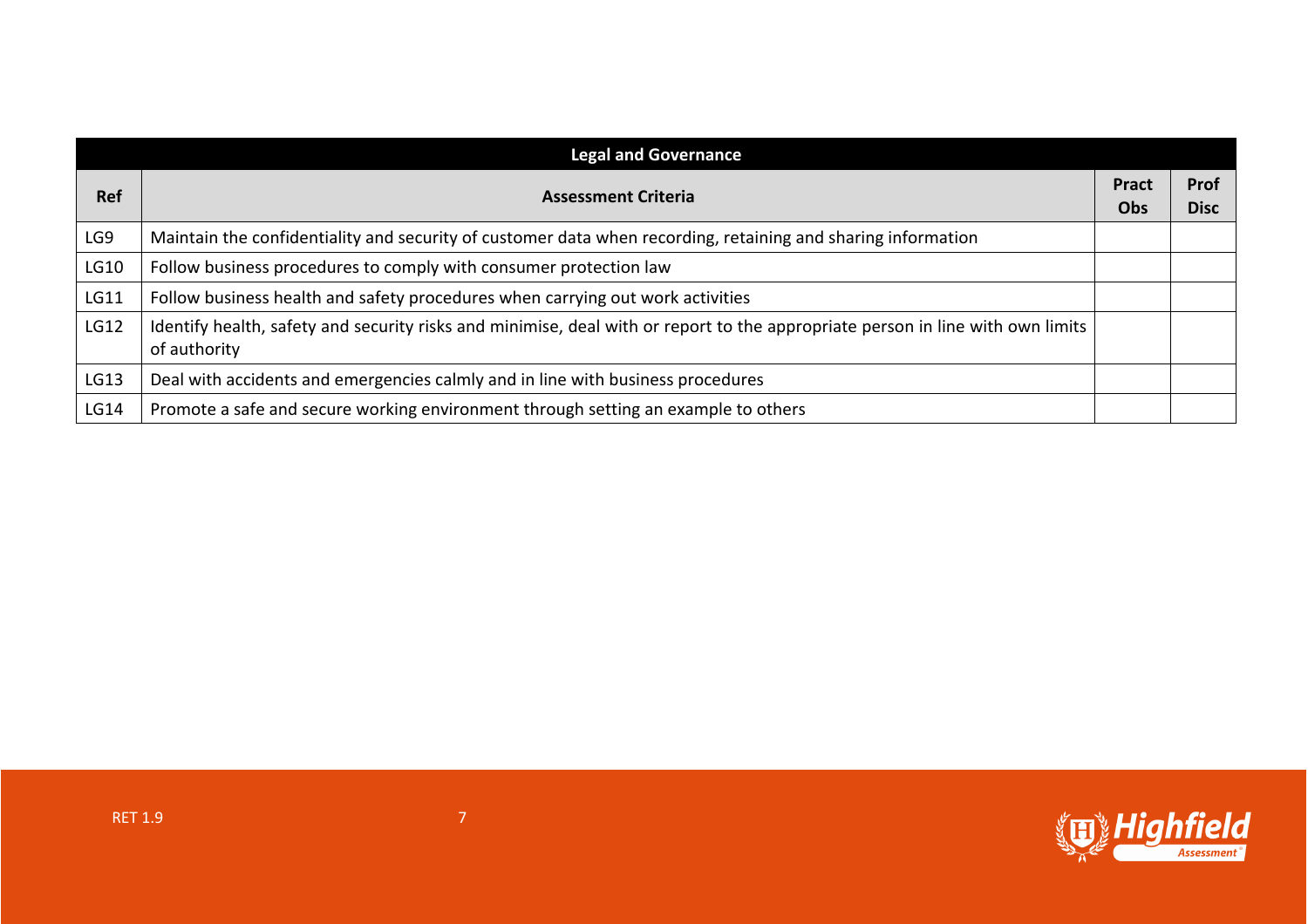|                 | <b>Financial</b>                                                                                                                                                                                   |                            |                            |
|-----------------|----------------------------------------------------------------------------------------------------------------------------------------------------------------------------------------------------|----------------------------|----------------------------|
| <b>Ref</b>      | <b>Assessment Criteria</b>                                                                                                                                                                         | <b>Pract</b><br><b>Obs</b> | <b>Prof</b><br><b>Disc</b> |
| FN <sub>8</sub> | Use methods that will enhance sales and reduce costs for the business whilst delivering great customer service                                                                                     |                            |                            |
| FN9             | Use methods of financial control that are appropriate to the style of the business                                                                                                                 |                            |                            |
| <b>FN10</b>     | Use methods of work that will meet or exceed financial targets                                                                                                                                     |                            |                            |
| <b>FN11</b>     | Deal with matters of financial loss (e.g. wastage, returned goods) in a manner that minimises further loss, but in accordance<br>to the requirements of the business                               |                            |                            |
| <b>FN12</b>     | Handles matters appropriately to minimise the risk of financial loss (e.g. bad customer service can lead to additional costs<br>and handling stock inappropriately can lead to damage and wastage) |                            |                            |
| <b>FN13</b>     | Acts responsibly and sensibly to reduce waste (e.g. looks for opportunities to reduce waste but doesn't take inappropriate<br>risks that will compromise customer service)                         |                            |                            |
|                 | <b>Assessment Criteria - (Distinction)</b>                                                                                                                                                         |                            |                            |
| <b>FN14</b>     | Uses own initiative to have impact on one or more of the following:                                                                                                                                |                            |                            |
|                 | Sales increase                                                                                                                                                                                     |                            |                            |
|                 | Waste reduction                                                                                                                                                                                    |                            |                            |
|                 | Quality of customer experience and retention                                                                                                                                                       |                            |                            |
|                 | Cost efficiency                                                                                                                                                                                    |                            |                            |

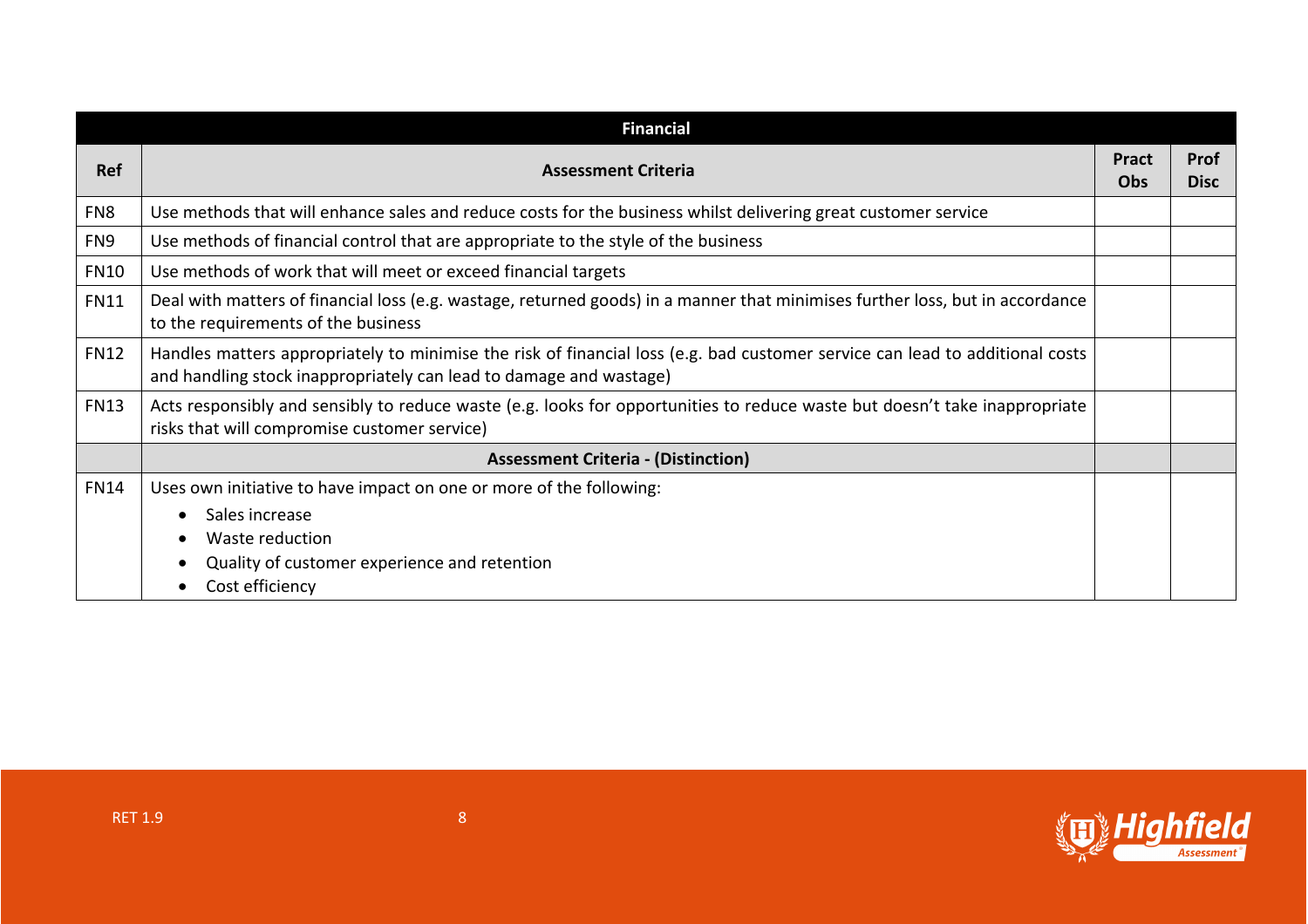|             | <b>Marketing</b>                                                                                                                                             |                            |                            |
|-------------|--------------------------------------------------------------------------------------------------------------------------------------------------------------|----------------------------|----------------------------|
| <b>Ref</b>  | <b>Assessment Criteria</b>                                                                                                                                   | <b>Pract</b><br><b>Obs</b> | <b>Prof</b><br><b>Disc</b> |
| MA7         | What the unique selling point of the business is and how it compares to other organisations                                                                  |                            |                            |
| MA8         | How businesses are positioned in the wider market alongside competitors                                                                                      |                            |                            |
| MA9         | How to promote products and services to achieve business objectives                                                                                          |                            |                            |
| MA10        | Where in the business to find the latest guidance and information on promotions and advertising campaigns                                                    |                            |                            |
| <b>MA11</b> | How the business compares with its competitors in terms of product offer, pricing and service                                                                |                            |                            |
| <b>MA12</b> | Use accurate information to explain product and service offers (e.g. the period the offer/promotion is available for), and<br>price comparisons to customers |                            |                            |
| M13         | Openly share knowledge with colleagues and customers                                                                                                         |                            |                            |
| MA14        | Select best method of promoting a product or service to support business objectives                                                                          |                            |                            |
| <b>MA15</b> | Take every opportunity to promote the unique selling point of the business and or its products/services                                                      |                            |                            |
|             | <b>Assessment Criteria - (Distinction)</b>                                                                                                                   |                            |                            |
| MA16        | Makes recommendation to improve marketing and promotion with examples given from continual assessment                                                        |                            |                            |

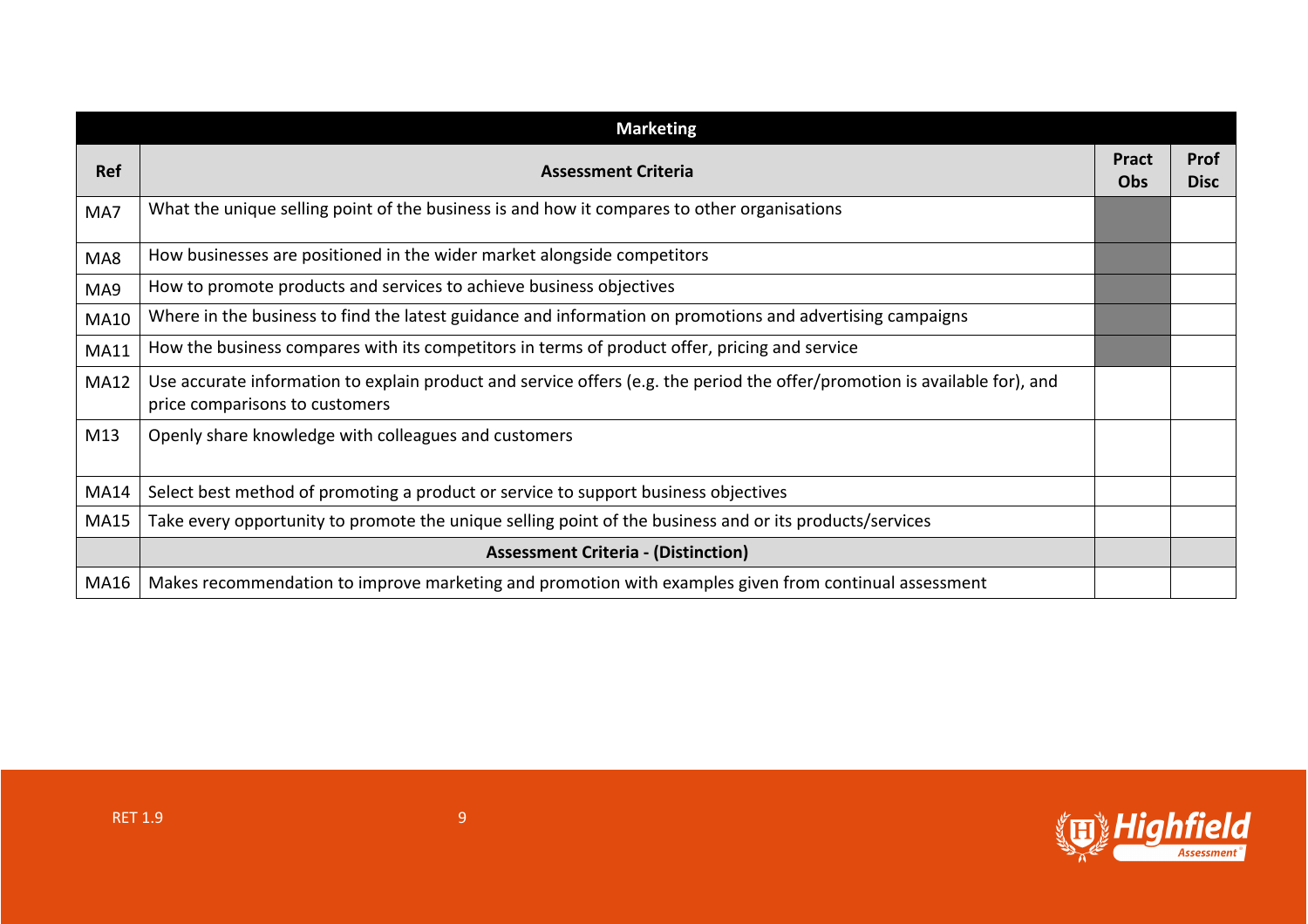|                 | <b>Product and Service</b>                                                                                                                     |                            |                            |
|-----------------|------------------------------------------------------------------------------------------------------------------------------------------------|----------------------------|----------------------------|
| <b>Ref</b>      | <b>Assessment Criteria</b>                                                                                                                     | <b>Pract</b><br><b>Obs</b> | <b>Prof</b><br><b>Disc</b> |
| PS1             | The importance of up to date product/service knowledge                                                                                         |                            |                            |
| PS <sub>2</sub> | Where to identify product/service knowledge                                                                                                    |                            |                            |
| PS <sub>3</sub> | How to keep up to date on business brands, products and services e.g. notice boards; internal newsletters; intranet; team<br>briefings         |                            |                            |
| PS4             | Key facts of product/service knowledge needed to support and complete sales                                                                    |                            |                            |
| PS5             | If and how the product fits into a wider range of products and the differences/links between them                                              |                            |                            |
| PS6             | The importance of identifying customer needs in order to sell products and services that will meet and/or exceed their<br>expectations         |                            |                            |
| PS7             | How to link product features and benefits to customer needs and profile                                                                        |                            |                            |
| PS8             | Ask customers questions about the products/services they are looking for and the features and benefits that will meet or<br>exceed their needs |                            |                            |
| PS9             | Identify products/services which match customer requirements                                                                                   |                            |                            |
| <b>PS10</b>     | Discuss relevant options, giving customers opportunities to ask questions and clarify information                                              |                            |                            |
| <b>PS11</b>     | Close the sale with the customer, confirming what they want to buy and provide relevant information e.g. any relevant<br>customer rights       |                            |                            |
| <b>PS12</b>     | Decide if it is appropriate to sell additional bi products/services to the customer and highlight them accordingly                             |                            |                            |
| <b>PS13</b>     | Displays energy and motivation                                                                                                                 |                            |                            |

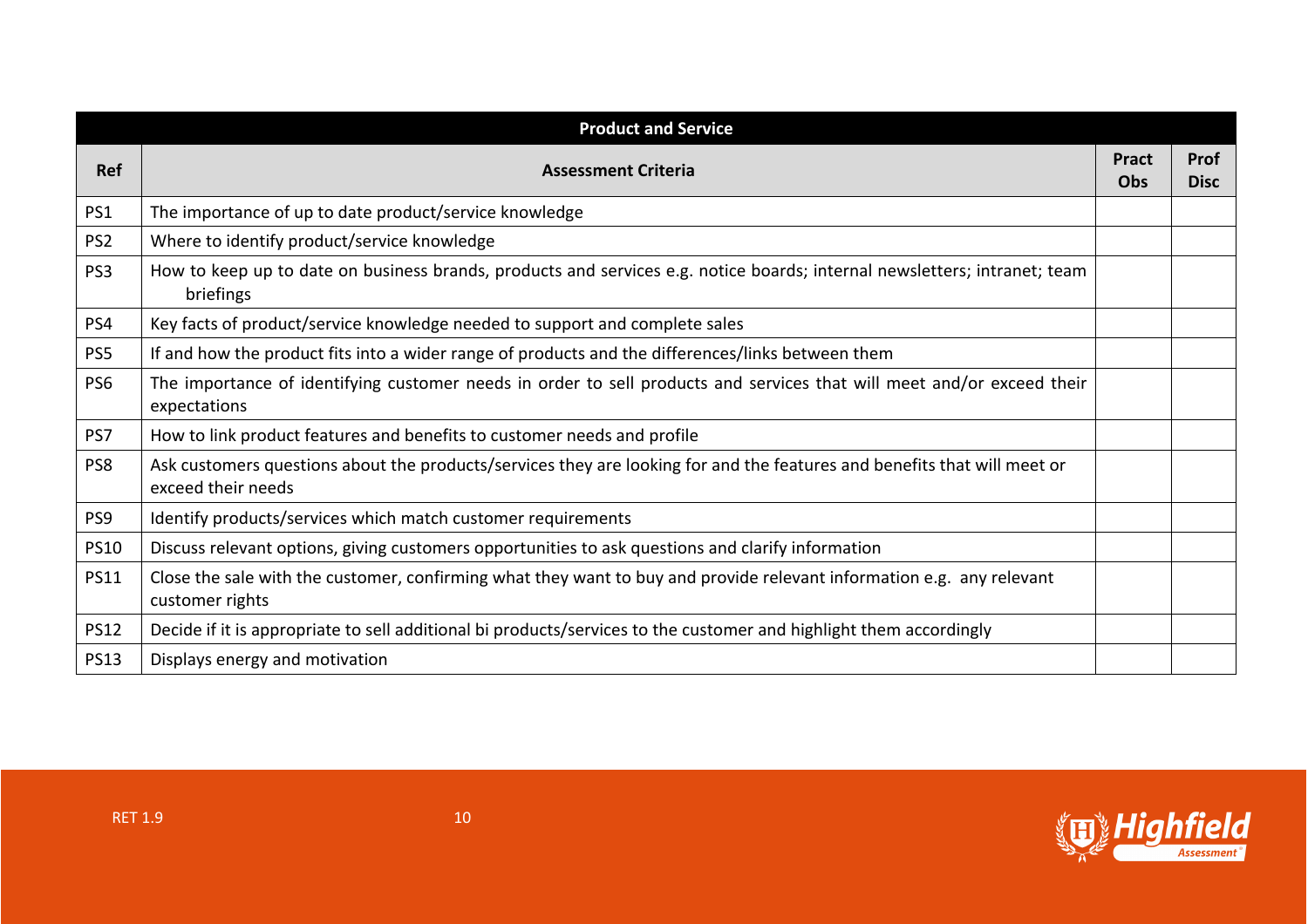|             | <b>Assessment Criteria - (Distinction)</b>                                                                                                |  |  |
|-------------|-------------------------------------------------------------------------------------------------------------------------------------------|--|--|
| <b>PS14</b> | Comprehensive range of product, knowledge and understanding can be demonstrated over and above what a customer<br>can find for themselves |  |  |
| <b>PS15</b> | Breadth of knowledge around benefits, insight into usefulness of product specs                                                            |  |  |
| <b>PS16</b> | Use of devices and relevant merits of each                                                                                                |  |  |
| <b>PS17</b> | Genuine rapport with customer and going off script when engaging with them                                                                |  |  |
| <b>PS18</b> | Accurately describe the features and benefits of relevant products to customers in a way which helps them identify the<br>differences     |  |  |
| <b>PS19</b> | Can clearly and accurately summarise information to others in a way which is easily understood                                            |  |  |
| <b>PS20</b> | Has pride in the delivery of products and services                                                                                        |  |  |

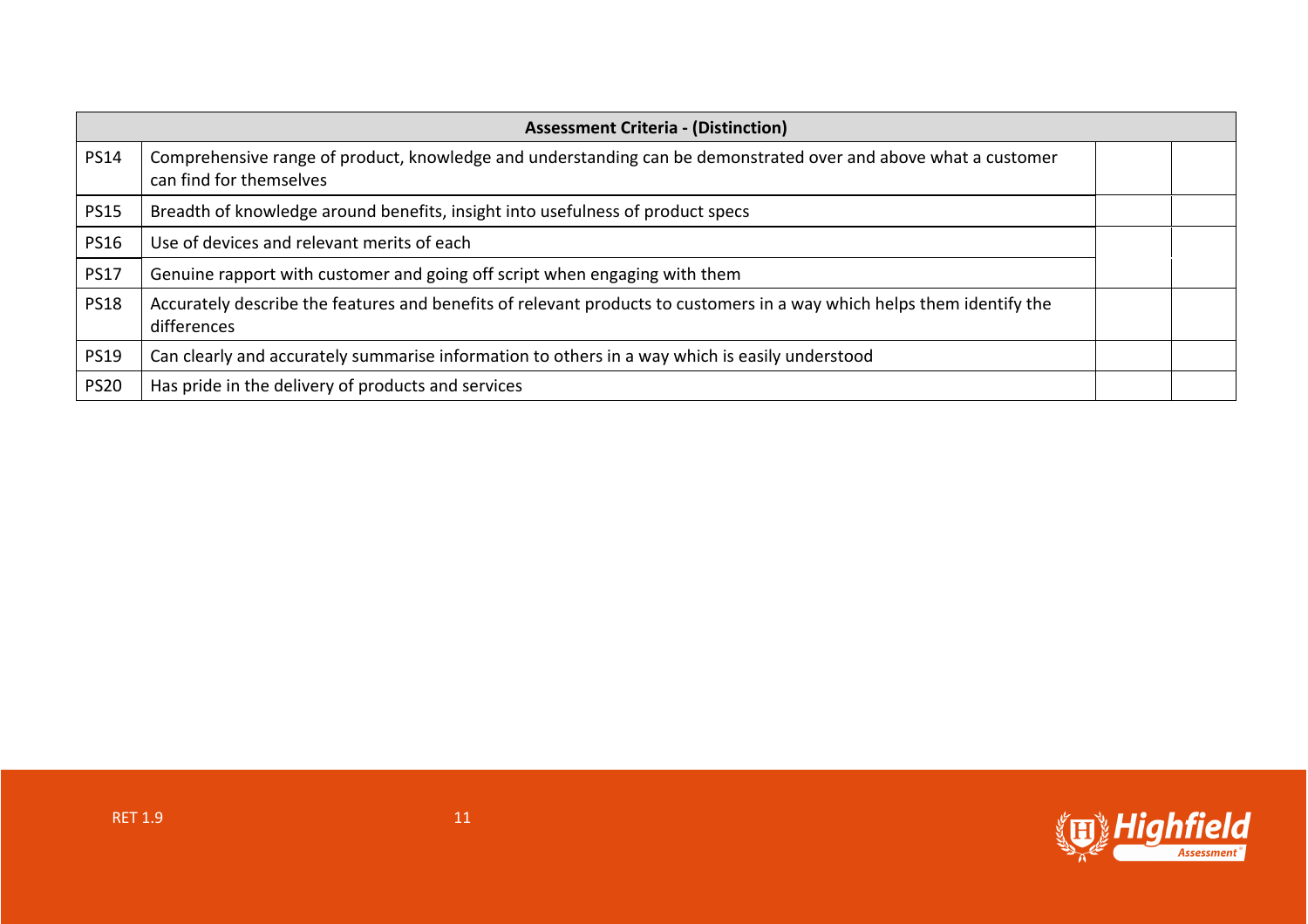|                 | <b>Merchandising</b>                                                                                                                                                         |                     |                            |
|-----------------|------------------------------------------------------------------------------------------------------------------------------------------------------------------------------|---------------------|----------------------------|
| <b>Ref</b>      | <b>Assessment Criteria</b>                                                                                                                                                   | <b>Pract</b><br>Obs | <b>Prof</b><br><b>Disc</b> |
| ME4             | Identify key areas to achieve maximum visual impact and create a display area that optimises the merchandise; props and<br>materials and is aesthetically pleasing           |                     |                            |
| ME5             | Collect and style required stock for display for maximum effect to enhance the theme, support the merchandise and<br>communicate effectively with the target market(s)       |                     |                            |
| ME <sub>6</sub> | Select and place all merchandising material, in an effective composition to support the branding of the merchandise and<br>communicate effectively with the target market(s) |                     |                            |
| ME7             | Follow business guidelines for displaying stock                                                                                                                              |                     |                            |
| ME8             | Conduct checks to ensure the display result is safe, neat and tidy, clean, finished on time and in line with business<br>expectations                                        |                     |                            |
| ME9             | Maintain the display area so that at all time its presentation is in line with business expectations                                                                         |                     |                            |
| <b>ME10</b>     | Evaluate the effectiveness of the window display in supporting the intended merchandise and brand                                                                            |                     |                            |
| <b>ME11</b>     | Analyse feedback and respond appropriately making suggestions for improvements                                                                                               |                     |                            |
| <b>ME12</b>     | Listen, reflect and respond positively and constructively to feedback                                                                                                        |                     |                            |
|                 | <b>Assessment Criteria - (Distinction)</b>                                                                                                                                   |                     |                            |
| <b>ME13</b>     | Understand how to maximise the creative use of space through the layout of the designated display area                                                                       |                     |                            |
| <b>ME14</b>     | Understand how props and events are used in merchandising                                                                                                                    |                     |                            |
| <b>ME15</b>     | Understand how to plan and install window and store displays effectively and safely                                                                                          |                     |                            |
| ME16            | Understand the importance of and know how to prepare products for display                                                                                                    |                     |                            |

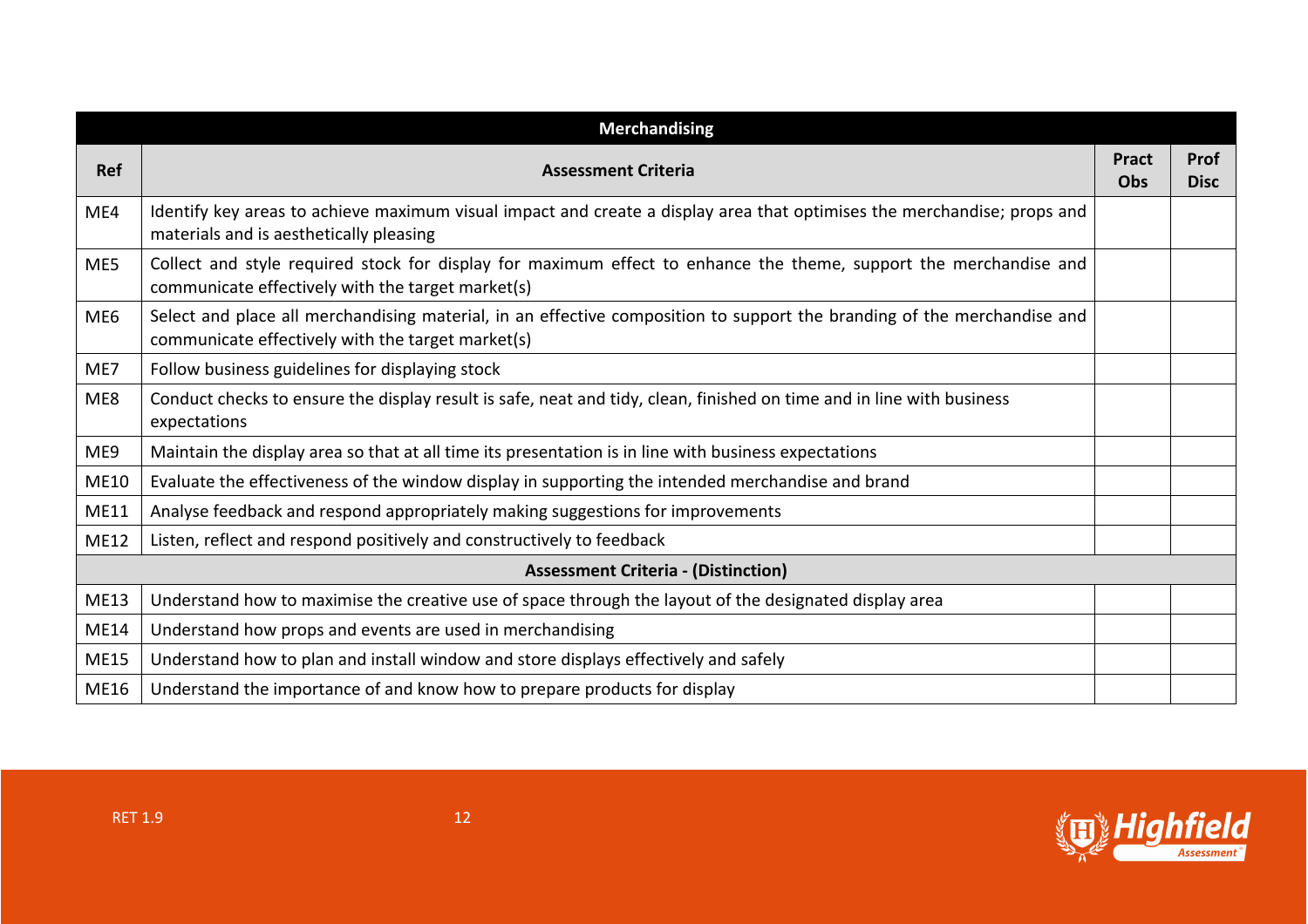| <b>Team</b>     |                                                                                                                                     |                     |                            |
|-----------------|-------------------------------------------------------------------------------------------------------------------------------------|---------------------|----------------------------|
| <b>Ref</b>      | <b>Assessment Criteria</b>                                                                                                          | <b>Pract</b><br>Obs | <b>Prof</b><br><b>Disc</b> |
| TE1             | What makes an effective team and what is meant by team dynamics                                                                     |                     |                            |
| TE <sub>2</sub> | Ways in which team members/teams work together, interact and provide supports to each other to meet business<br>objectives          |                     |                            |
| TE3             | The implications when team members do not work together                                                                             |                     |                            |
| TE4             | Different methods, including the use of effective negotiation, to positively influence a team                                       |                     |                            |
| TE5             | The importance of positive listening, valuing difference of opinion and challenges in order to reach suitable<br>agreements/actions |                     |                            |
| TE <sub>6</sub> | The roles and responsibilities of team members                                                                                      |                     |                            |
| TE7             | The information and resources that colleagues may need and where to obtain it if not known                                          |                     |                            |
| TE8             | The importance of fulfilling agreements made with team members or keeping them informed if there is a problem                       |                     |                            |
| TE9             | Build effective working relationships with all team members                                                                         |                     |                            |
| <b>TE10</b>     | Set an example to others through a professional and positive approach to all work activities                                        |                     |                            |
| <b>TE11</b>     | Strengthen team dynamics agreements, taking a fair approach                                                                         |                     |                            |
| <b>TE12</b>     | Demonstrate an interest in other team members' roles and how they relate to own                                                     |                     |                            |
| <b>TE13</b>     | Take a positive approach to helping team members to support the business, offering help to busy team members where<br>possible      |                     |                            |
| <b>TE14</b>     | Co-operate with team members at all levels                                                                                          |                     |                            |
| <b>TE15</b>     | Actively support other team members' learning                                                                                       |                     |                            |
| <b>TE16</b>     | Balance own priorities/work objectives at the same time as supporting team members as agreed                                        |                     |                            |
| <b>TE17</b>     | Keep team members informed on the progress towards joint tasks                                                                      |                     |                            |

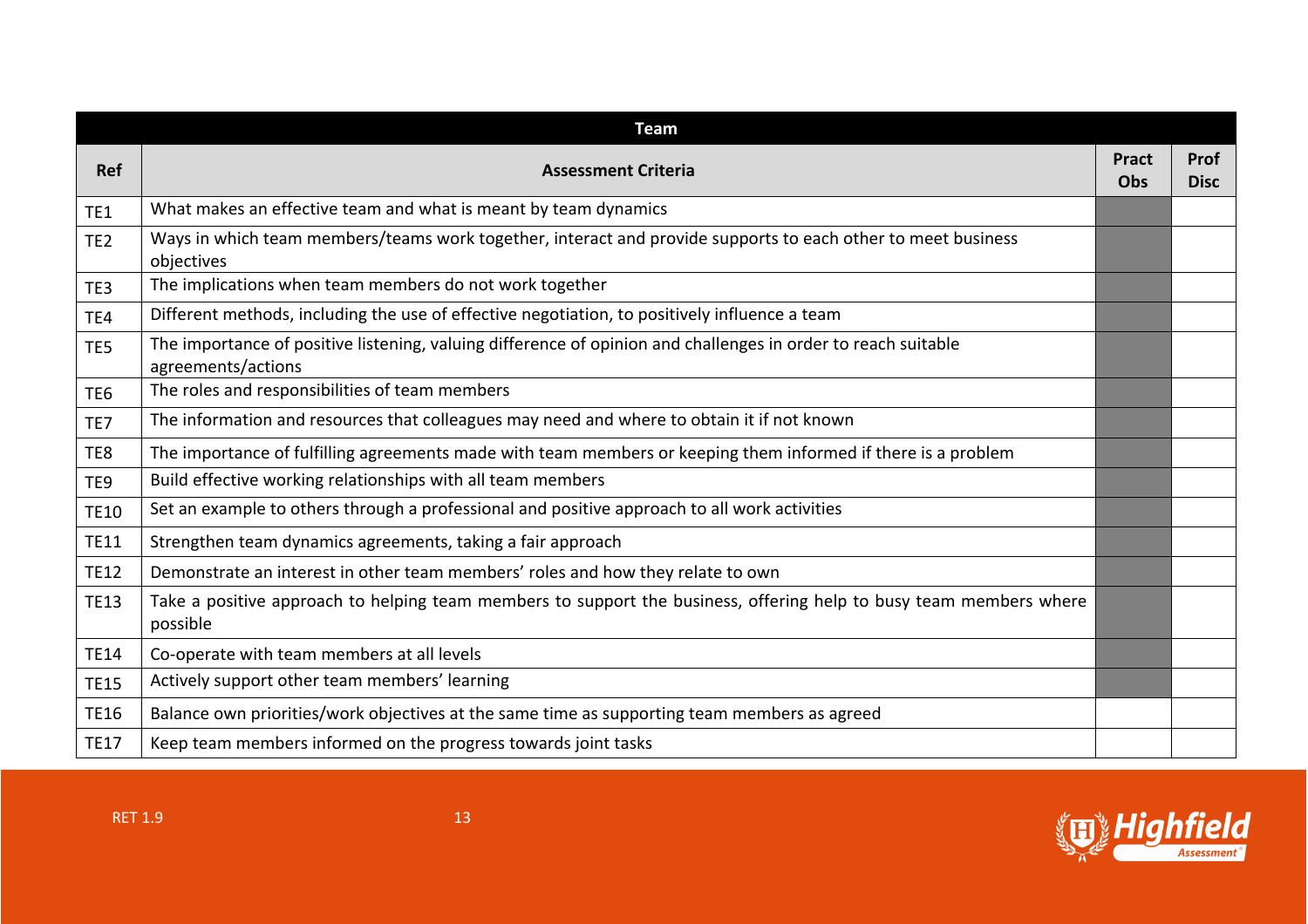| <b>TE18</b>                                | Determine when and how to communicate matters that have implications on the business e.g. relating to service, safety and<br>quality                                                 |  |  |
|--------------------------------------------|--------------------------------------------------------------------------------------------------------------------------------------------------------------------------------------|--|--|
| <b>TE19</b>                                | Share knowledge and information with team members, selecting the appropriate communication method and time of day                                                                    |  |  |
| <b>TE20</b>                                | Adapt communication according to the team member(s) being communicated to (e.g. distinguishing between new<br>members of staff, colleagues at the same level and senior level staff) |  |  |
| <b>TE21</b>                                | Effectively participate in briefings/meetings, actively listening and asking questions to confirm understanding                                                                      |  |  |
| <b>Assessment Criteria - (Distinction)</b> |                                                                                                                                                                                      |  |  |
| <b>TE22</b>                                | Get involved in planning and leading sections of meetings                                                                                                                            |  |  |
| <b>TE23</b>                                | View difficult situations and issues from colleagues' perspective and provide support, where necessary, to move things<br>forward                                                    |  |  |
| <b>TE24</b>                                | Identify conflicts of interest and disagreements with colleagues and respond to them in ways that minimise impact on the<br>work being carried out                                   |  |  |
| <b>TE25</b>                                | Provide feedback to colleagues on their performance and encourage them to feedback on own performance in order to<br>identify areas for improvement                                  |  |  |
| <b>TE26</b>                                | Identify potential conflicts and takes action to reduce or eliminate them                                                                                                            |  |  |

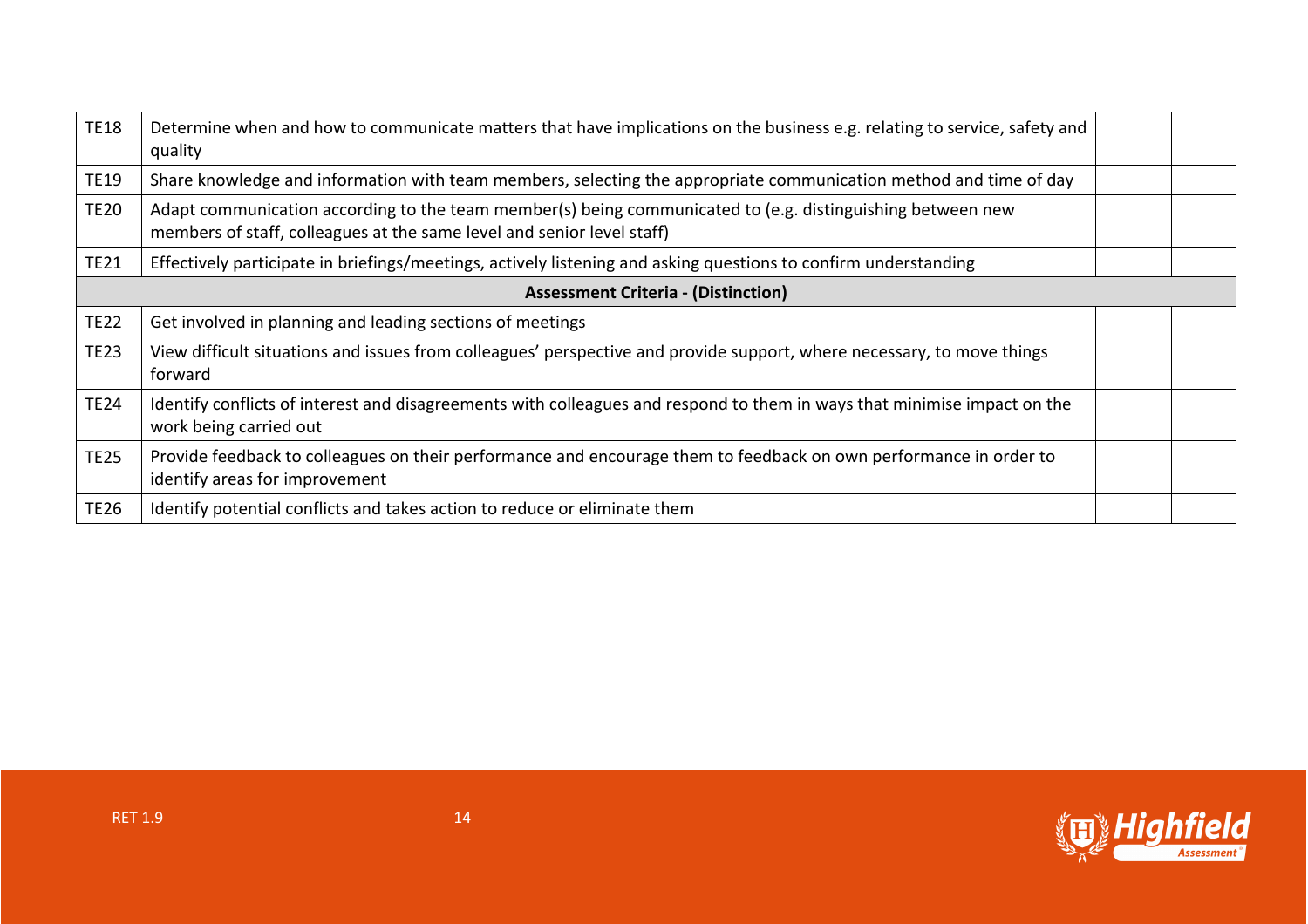|                 | <b>Diversity</b>                                                                                                                                                 |              |                     |
|-----------------|------------------------------------------------------------------------------------------------------------------------------------------------------------------|--------------|---------------------|
| <b>Ref</b>      | <b>Assessment Criteria</b>                                                                                                                                       | Pract<br>Obs | Prof<br><b>Disc</b> |
| DI1             | Different diverse cultures and backgrounds dependent on local demographics of the business                                                                       |              |                     |
| D <sub>12</sub> | Implications of relevant diversity and equality legislation                                                                                                      |              |                     |
| DI3             | Understand the importance of and how to follow policy in relation to equality and diversity                                                                      |              |                     |
| DI4             | What local demographics mean in relation to the business products and services                                                                                   |              |                     |
| D <sub>15</sub> | The importance of understanding customers and local demographics to business success                                                                             |              |                     |
| DI <sub>6</sub> | Identify how to listen in a non-judgemental manner                                                                                                               |              |                     |
| DI <sub>7</sub> | How own use of language, body language, gestures and tone of voice may appear to customers and colleagues; and how<br>theirs may affect your perceptions of them |              |                     |
| D <sub>18</sub> | How to contextualise conversations                                                                                                                               |              |                     |
| DI9             | Use a range of communication styles to suit the person you are talking to                                                                                        |              |                     |
| DI10            | Adapt communication in different contexts                                                                                                                        |              |                     |
| DI11            | Make enough time and effort and respond flexibly and positively so that own working practice engages all customers                                               |              |                     |
| DI12            | Seek clarification and manage situations                                                                                                                         |              |                     |
| D13             | Use techniques to minimise misunderstanding and improve communication                                                                                            |              |                     |
| DI14            | Demonstrate fairness and integrity in all work activities                                                                                                        |              |                     |
| <b>DI15</b>     | Display empathy towards others                                                                                                                                   |              |                     |

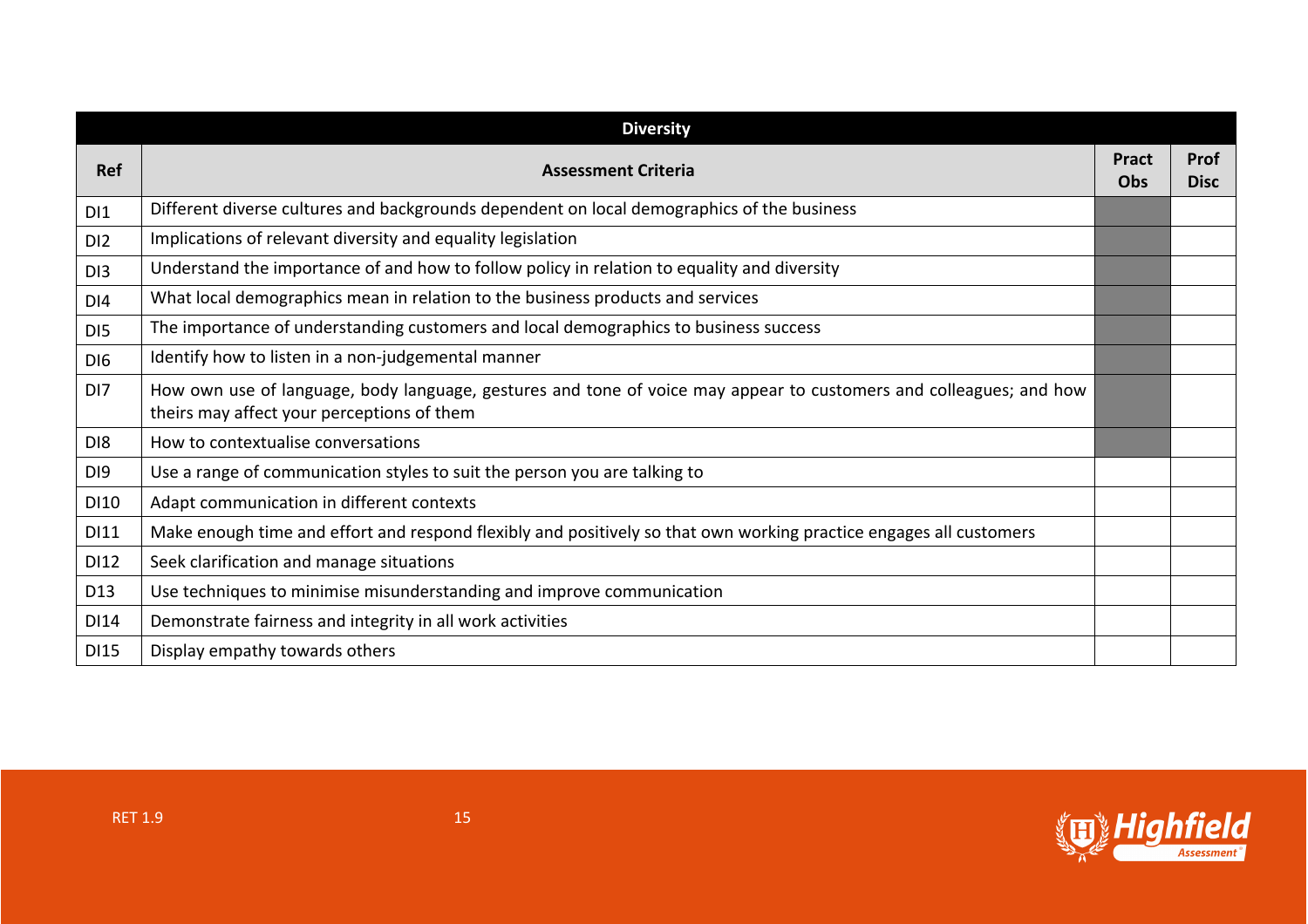|                 | <b>Stock</b>                                                                                                                                     |                            |                            |
|-----------------|--------------------------------------------------------------------------------------------------------------------------------------------------|----------------------------|----------------------------|
| <b>Ref</b>      | <b>Assessment Criteria</b>                                                                                                                       | <b>Pract</b><br><b>Obs</b> | <b>Prof</b><br><b>Disc</b> |
| ST <sub>4</sub> | Check storage areas are clean, tidy and have sufficient space for stock being delivered and deal with in line with business<br>procedures if not |                            |                            |
| ST <sub>5</sub> | Check delivery or holding areas are clean and tidy and necessary unloading equipment is available and in working order                           |                            |                            |
| ST <sub>6</sub> | Check stock on delivery to make sure it is of the correct type, quantity and quality ordered                                                     |                            |                            |
| ST7             | Deal with incorrect type or quantities, faulty or substandard stock in line with business procedures                                             |                            |                            |
| ST <sub>8</sub> | Manage stock and carry out correct rotation procedures to maintain quality and prevent loss, damage or deterioration                             |                            |                            |
| ST <sub>9</sub> | Complete all paperwork and records accurately and clearly in line with business requirements                                                     |                            |                            |
| ST10            | Follow the business requirements for the security of the storage of stock                                                                        |                            |                            |
| ST11            | Has the confidence to return incorrect, faulty or substandard goods                                                                              |                            |                            |
| ST12            | Takes a calm and considered approach when issues occur, minimizing the risk or disruption caused                                                 |                            |                            |
|                 | <b>Assessment Criteria - (Distinction)</b>                                                                                                       |                            |                            |
| ST13            | Shows integrity, fairness and consistency in decision making                                                                                     |                            |                            |

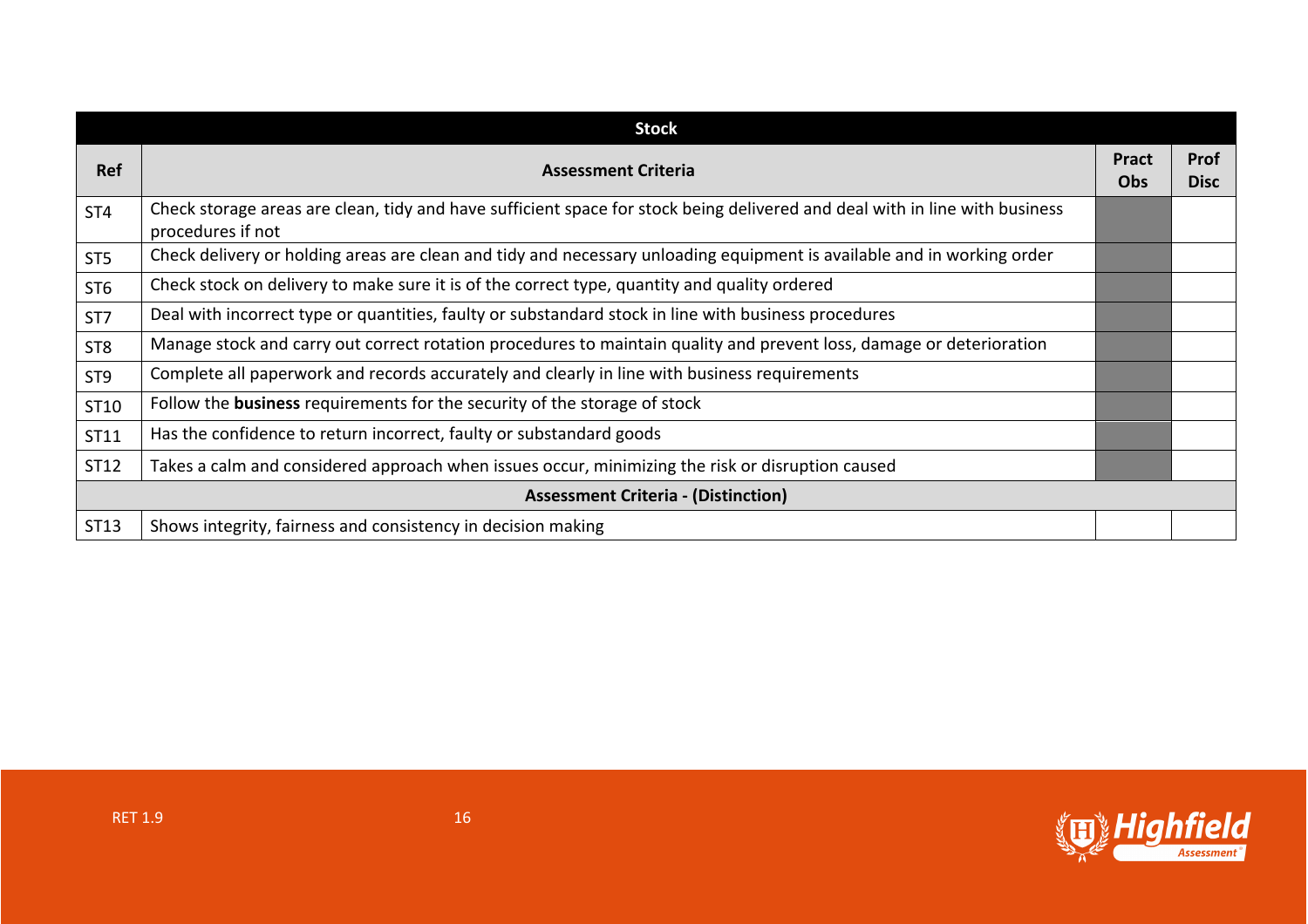| <b>Technical</b> |                                                                                                |                     |                     |
|------------------|------------------------------------------------------------------------------------------------|---------------------|---------------------|
| <b>Ref</b>       | <b>Assessment Criteria</b>                                                                     | <b>Pract</b><br>Obs | Prof<br><b>Disc</b> |
| TC1              | Takes action quickly and decisively when issues occur                                          |                     |                     |
| TC <sub>2</sub>  | Identify types of technology and their uses in different types of business operation           |                     |                     |
| TC <sub>3</sub>  | Identify technology and its uses within the business                                           |                     |                     |
| TC4              | How to use relevant technology correctly                                                       |                     |                     |
| TC5              | Strictly follow instructions and procedures, including safety, when using technology           |                     |                     |
| TC <sub>6</sub>  | Use technology safely and appropriately                                                        |                     |                     |
| TC7              | Identify the technology in the work environment and use it efficiently and effectively         |                     |                     |
| TC8              | Know what to do when technology fails                                                          |                     |                     |
| TC <sub>9</sub>  | How technology supports the effective and efficient sale of products and services to customers |                     |                     |

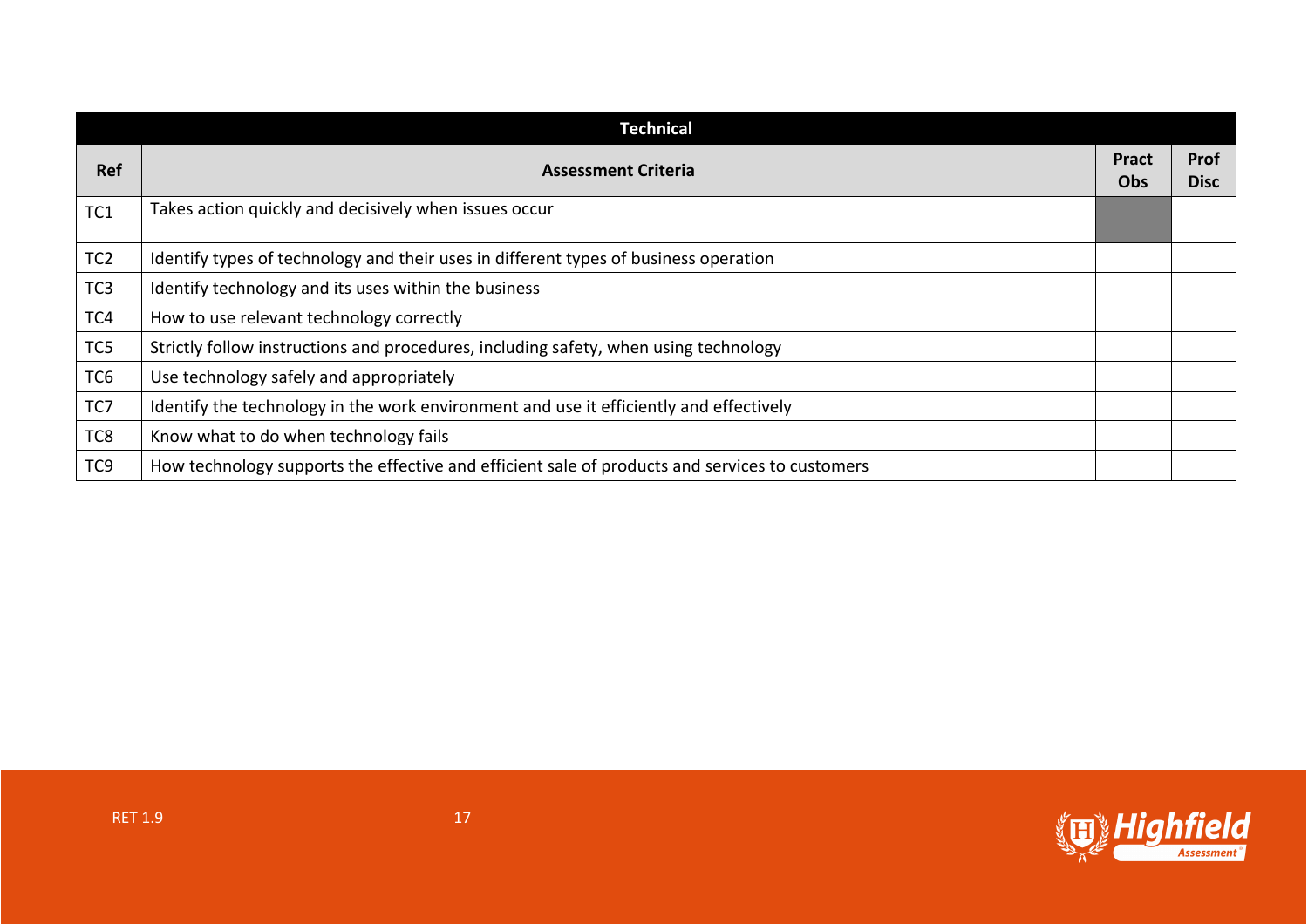| Performance                                |                                                                                                                                                                                                                    |                            |                            |
|--------------------------------------------|--------------------------------------------------------------------------------------------------------------------------------------------------------------------------------------------------------------------|----------------------------|----------------------------|
| <b>Ref</b>                                 | <b>Assessment Criteria</b>                                                                                                                                                                                         | <b>Pract</b><br><b>Obs</b> | <b>Prof</b><br><b>Disc</b> |
| PE1                                        | How work objectives are agreed and recognise the benefits they can bring to the individual and the business                                                                                                        |                            |                            |
| PE <sub>2</sub>                            | How own roles and responsibilities impact on team goals                                                                                                                                                            |                            |                            |
| PE3                                        | The benefits to the business of more effective ways of working                                                                                                                                                     |                            |                            |
| PE4                                        | The benefits of performance improvement to the individual and business                                                                                                                                             |                            |                            |
| PE5                                        | The benefits of a personal development plan                                                                                                                                                                        |                            |                            |
| PE6                                        | How to identify own learning needs and improve own performance                                                                                                                                                     |                            |                            |
| PE7                                        | Demonstrate drive and commitment                                                                                                                                                                                   |                            |                            |
| PE8                                        | Take ownership for own performance and personal development                                                                                                                                                        |                            |                            |
| <b>Assessment Criteria - (Distinction)</b> |                                                                                                                                                                                                                    |                            |                            |
| PE9                                        | Seeks opportunities for going beyond the basic requirements of the role                                                                                                                                            |                            |                            |
| <b>PE10</b>                                | Identifies and takes opportunities that will develop self. These could be internal or external (such as the Duke of Edinburgh<br>Award) but must clearly link to development in an increase in performance at work |                            |                            |